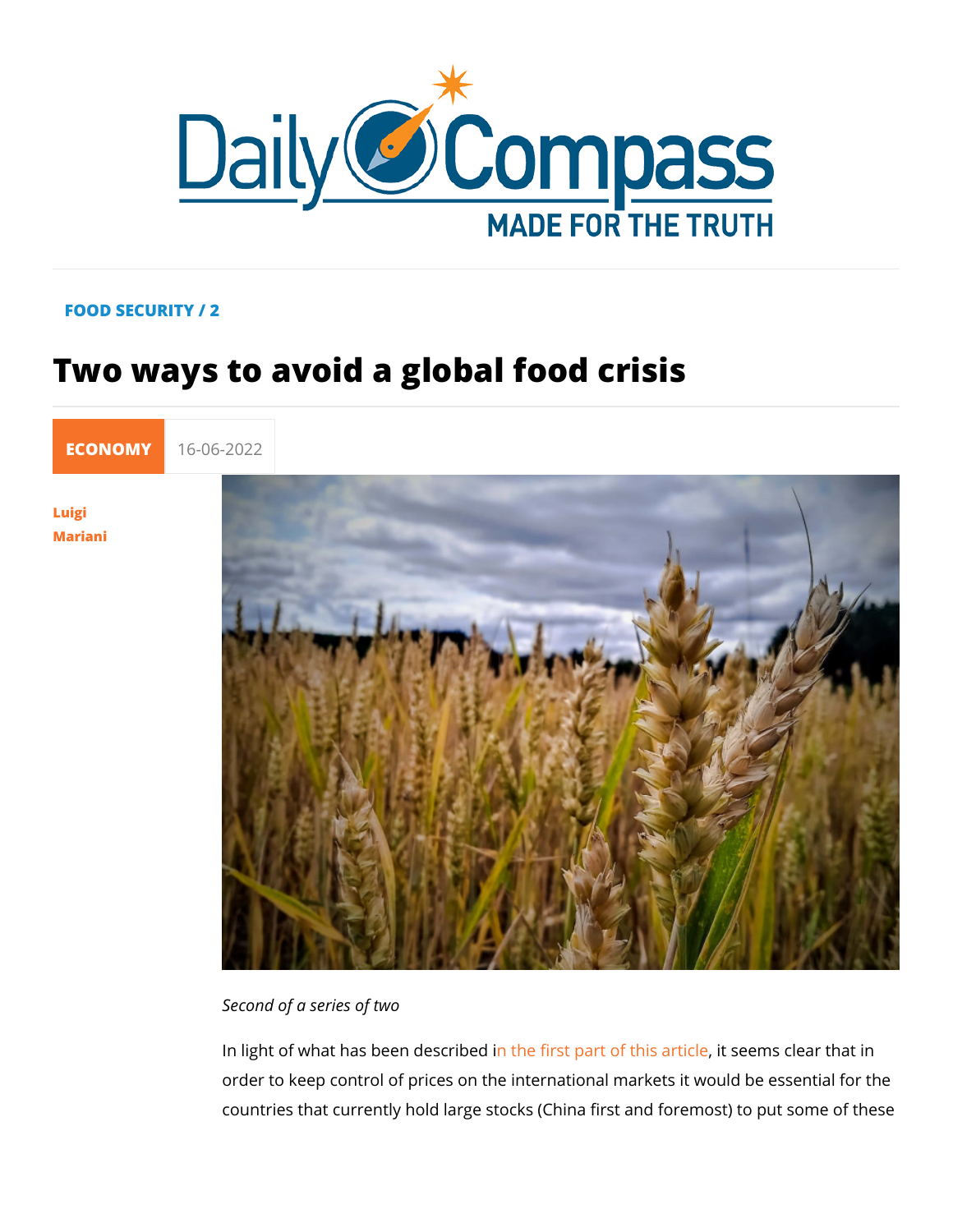stocks on the market, while waiting for the Russian-Ukrainian military crisis to be resolved. This would avoid the risks inherent in having cargo ships transporting grain in the Black Sea war zone, which is infested with mines and other pitfalls. One has to ask oneself, however, whether anyone is open to such a policy or whether the logic of endless whining about the wickedness of world-starving Russia is preferred.

**In this regard, I feel obliged to introduce a personal fact**: I have never been pro-Russian and, indeed, when I did my military service in an operational campaign artillery unit, the strategic opponent for us was the Soviet Union. It is a pity that when the Cold War ended, our leaders completely forgot about that strategic framework and instead put us at Russia's mercy for energy and partly also for food. In short, those in Europe today who give lessons in Atlanticism should reflect on the enormous strategic mistakes made in the recent past that have distanced us from the founding objectives for the European Community set out in the 1957 Treaties of Rome, namely the food and energy security of our populations.

**Among these strategic errors is surely the** *Farm to Fork - F2F* (the agricultural part of the EU's Green Deal), which aims by 2030 to extend from the current 9% to 29% of the European agricultural area that is managed organically, which, depending on the crop, produces 20 to 70% less than conventional agriculture. F2F is indicative of the insensitivity of our ruling classes with respect to the productive duty our countries have in order to guarantee food security for the people of Europe while at the same time lowering prices on world markets. Europe has some of the best land in the world and it is a huge shame not to exploit it for state-of-the-art agriculture using the most efficient and environmentally and socio-economically sustainable technologies.

## **Structural remedies to food security problems in developing countries**

What emerges from the above is that it is a good thing that the large producers of agricultural commodities (United States, Canada, China, India, European Union, etc.) continue to produce and that trade continues to supply the international market with commodities, thus averting a global food crisis that could hit developing countries (DCs) first.

**This will be the case at least** as long as DCs are unable to self-produce the foodstuffs they need, and to achieve this, it would be more desirable than ever for countries with advanced agriculture to implement an effective technology transfer activity that profoundly innovates the agriculture of DCs. For too many years, in fact, developed countries have been skimping on transferring know-how to developing countries, and the European Parliament has even justified this with the consideration - worthy of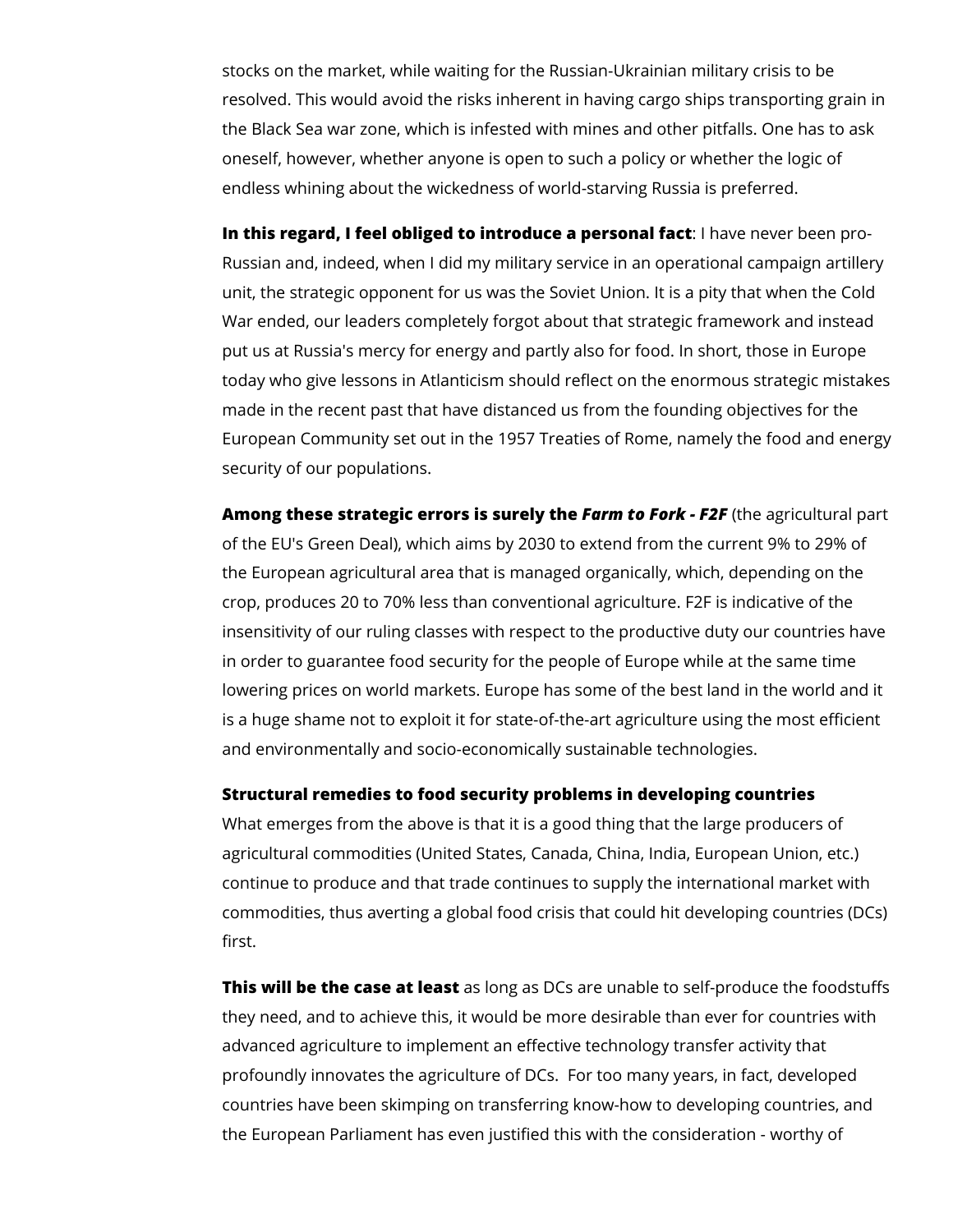Aldous Huxley's Brave New World - that this would spare African countries the shock that the Green Revolution would create for traditional agriculture.

**In this context, a very negative role has been played** by an environmental movement siding with retrogressive positions and the encyclical *Laudato si'* itself, which too often lulls us into the idea (dear to the inspirer of the agricultural part, Carlo Petrini) that the solution to the food security problems of developing countries should be entrusted to small producers practising subsistence farming. This is a completely erroneous idea since the population of DCs is today increasingly concentrated in huge megacities (e.g. Lagos, Johannesburg) where the supply of foodstuffs can only be provided by medium-large farms operating for the market in synergy with advanced logistical systems.

**What is needed today, therefore, is a powerful incentive activity** for the aggregation of small-scale producers in developing countries into corporate entities capable of competing with the market and capable of adopting innovative genetics (including GMOs) and cultivation techniques that optimise plant and animal nutrition, irrigation, and phytosanitary defence, so as to enable developing countries to become as autonomous as possible with respect to the world market. It is clear that the ways and timescales of such innovations cannot in any way disregard the evaluation of local conditions in terms of climate, soils, land system (land ownership), and the socio-cultural level of farmers. If these aspects are ignored, the outcome of any intervention is in danger of being thwarted.

**The trouble is that in countries with developed agriculture** (Europe first and foremost) we have political classes and public opinions that largely mistrust technological innovation in agriculture and are lulled into the idea that it is enough to rely on tradition and ancient knowledge to guarantee global food security. Global reality is taking charge of disproving such absurd preconceptions (which no one would dream of applying to construction or the automotive and railway industries) but it is difficult for Europe to take note.